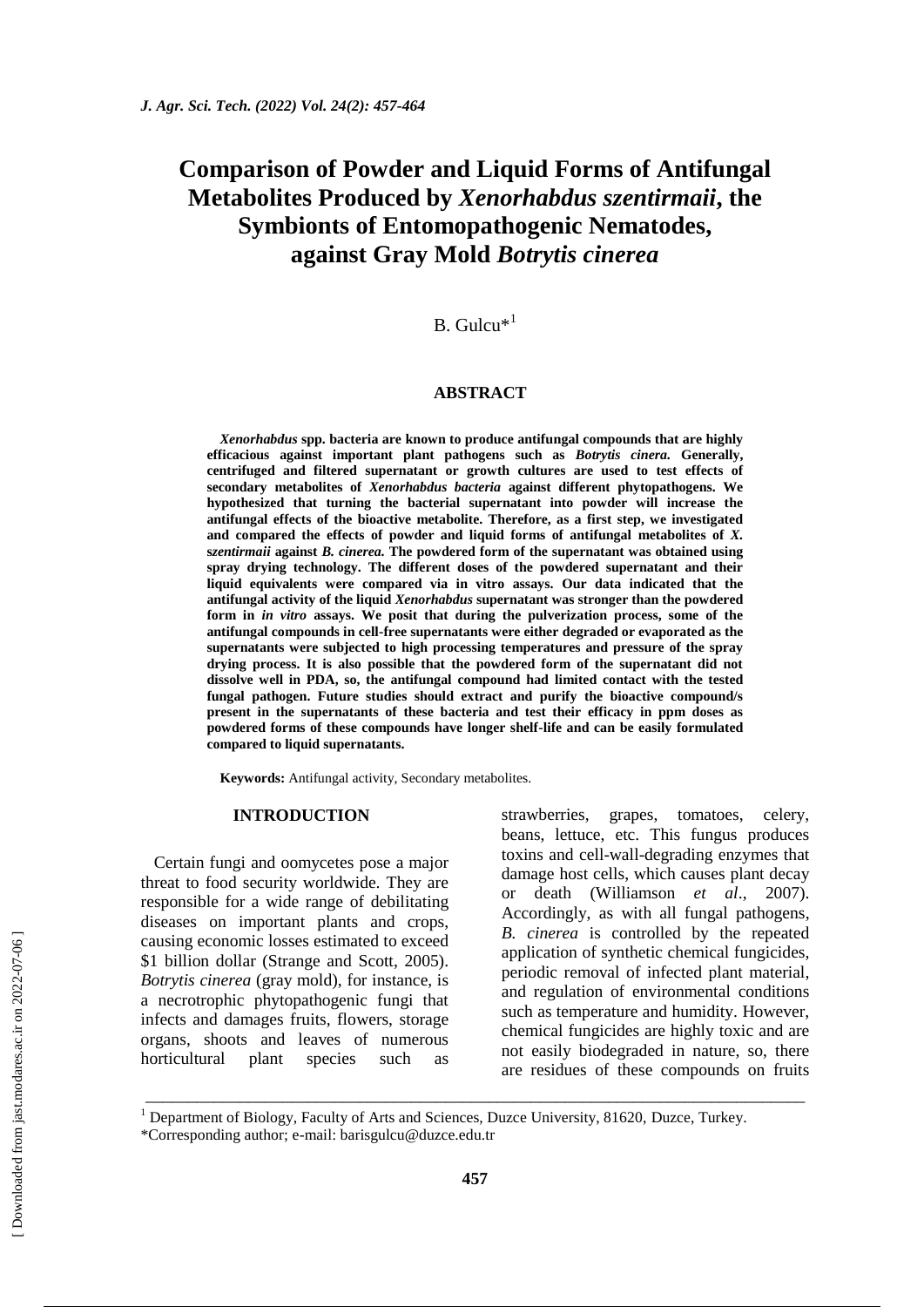and vegetables meant for consumption. More importantly, overuse of chemical fungicides can lead to pesticide resistance (Haggag and Mohamed, 2007; Williamson *et al*., 2007; Rupp *et al*., 2017). This has necessitated the search for safer eco-friendly alternatives from secondary metabolites of bacteria, fungi and plants with antifungal potential (Keller *et al*., 2005; Arif *et al*., 2009; Coleman *et al*., 2011). The bacteria in the genus *Xenorhabdus* are a rich source of novel bioactive secondary metabolites (Dreyer *et al*., 2018).

*Xenorhabdus* spp. are enteric bacteria found in the intestines of *Steinernema* spp. nematodes. Together, the nematode-bacteria complex infects and parasitizes soil dwelling insects. In this mutualistic relationship, *Steinernema* spp. nematodes provide *Xenorhabdus* bacteria with transportation and safety between insect hosts while *Xenorhabdus* spp. produce toxic secondary metabolites and enzymes that induce insect death, digest insect tissues, and hinder the invasion of rival microorganisms (Griffin *et al*., 2005; Boemare and Akhurst, 2006; Lacey and Georgis, 2012). The secondary metabolites produced by the bacteria have antibacterial, antifungal, antiviral, antiprotozoal etc. activities that have captured the interest of scientists searching for new and novel agricultural and pharmaceutical compounds (Bode, 2009; Dreyer *et al*., 2018). Several studies have been conducted to investigate the biological applications of the compounds present in supernatants of *Xenorhabdus* bacteria against important plant pathogens such as *B. cinera* (Fang *et al*., 2011, 2014; Adlig and Gulcu, 2019). These studies have demonstrated that the secondary metabolites present in Cell-Free Supernatants (CFS) or cell cultures of *Xenorhabdus* bacteria are highly effective against *B. cinerea.* Success in field application, however, would require the application of large quantities of bacteria supernatant*.* Spray drying is a widely used industrial process for the transformation of liquids to dry pharmaceutical, industrial, and food products. This technology helps to

prolong shelf life of easily perishable products (Woo and Bhandari, 2013; Sosnik and Seremeta, 2015). Kulkarni *et al*. (2017) used this method to transform CSF of *Photorhabdus* spp. bacteria into powdered form. They reported an increase in the insecticidal and acaricidal effect of metabolites present in powdered forms of supernatant of *Photorhabdus luminescens* bacteria, enteric symbionts of *Heterorhabditis* spp. nematodes, as compared to liquid supernatant. We hypothesize that turning the bacterial supernatant into powdered form will increase the antifungal effects of the bioactive compounds in *Xenorhabdus szentirmaii* supernatant. Therefore, as a first step, we investigated and compared the effects of powder and liquid forms of antifungal metabolites of *X.* s*zentirmaii*  against *B. cinerea.*

#### **MATERIALS AND METHODS**

## **Preparation of Powder and Liquid Forms of** *Xenorhabdus szentirmaii* **Metabolites**

*Xenorhabdus szentirmaii* (DSM 16338 type strain) was used in this study. Stock cultures of bacteria were prepared and stored in 20% glycerol at -80℃ (Boemare and Akhurst, 2006). *Xenorhabdus* bacteria can change spontaneously from nematodesassociated and antibiotic- producing Phase I to undesirable Phase II variants when cultured *in vitro*. Therefore, Phase 1 was used throughout this study and this was monitored by the bacteria`s characteristic colony morphology and dye absorbing ability on NBTA (Nutrient agarbromothymol blue-tetrazolium chloride) agar and with catalase test (Akhurst, 1980; Boemare and Akhurst, 2006). An overnight culture of bacteria was prepared by inoculating a single colony from NBTA agar into 20 mL nutrient broth (Merck, Germany) and incubated the suspension at 28℃ and 250 rpm in a rotary incubator. Afterwards, 3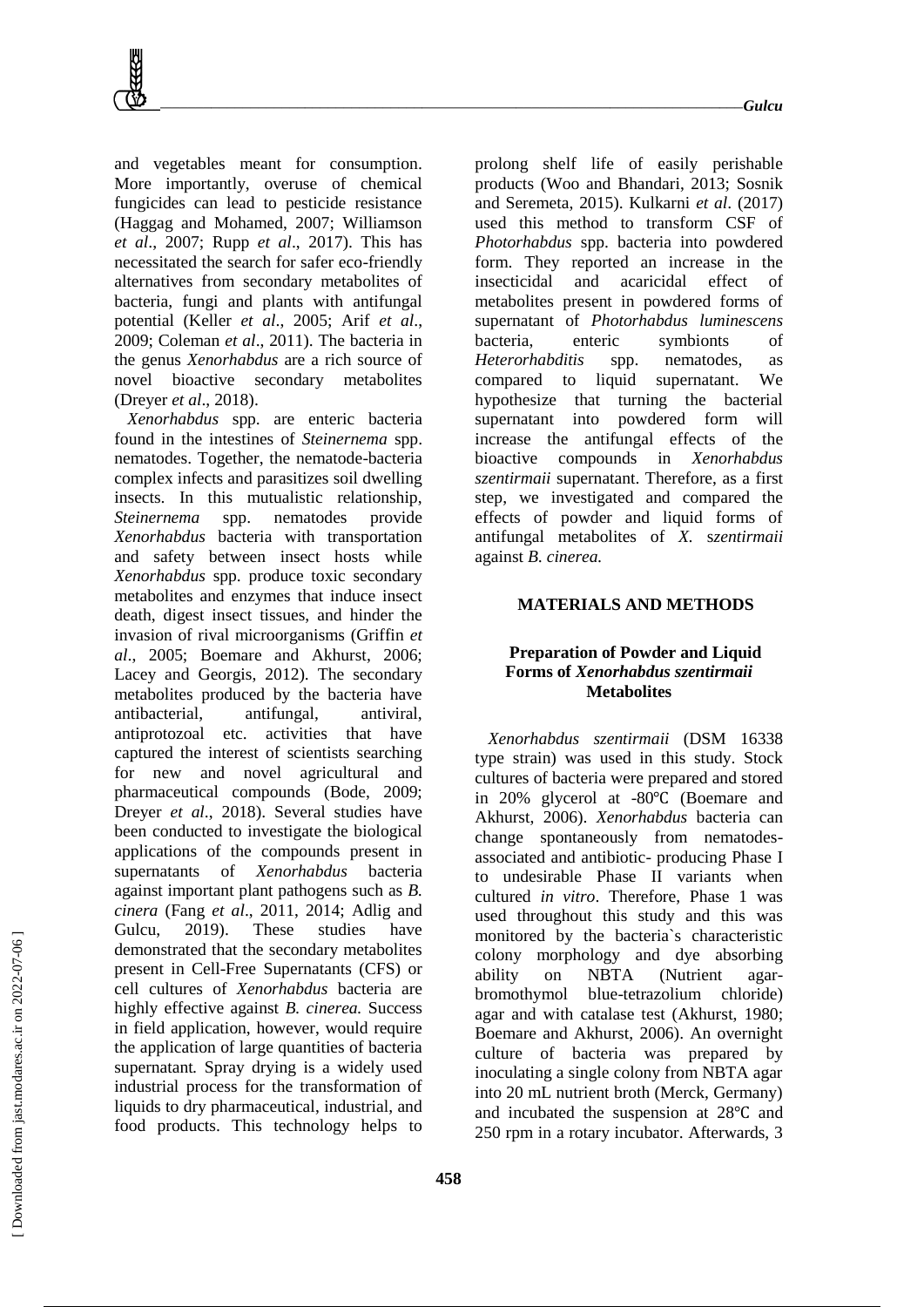mL of this overnight culture was transferred to 300 mL nutrient broth and incubated at 28°C and 125 rpm for six days (Furgani *et al*., 2008). After this time, the bacterial supernatant was obtained by centrifuging cell cultures at 10℃, 3,700 rpm for 20 minutes. The supernatant was collected and autoclaved at 121℃ for 15 minutes and stored at 4℃ for use in subsequent experiments (Hazir *et al*., 2016, 2018; Donmez-Ozkan *et al*., 2019).

The spray-drying method as described in Kulkarni *et al*. (2017) was used to turn bacterial supernatant into dry powder. Briefly, 3% Gum Arabica was added to the supernatant in order to eliminate the resulting hydroscopic structure. Gum Arabica was allowed to completely dissolve in supernatant by stirring with a magnetic stirrer at room temperature. After the complete dissolution of the Gum Arabica in the supernatant, samples were dried and reduced to the nanoparticle level in a spraydryer device (Bakon B15 mini spray dryer) located in the Traditional and Complementary Medicine Research Center of Duzce University, according to the parameters in Table 1. The working principle of the spray dryer is as follows: First, the supernatant solution was broken into small droplets using an ultrasonic assisted atomizer. Then, these fine droplets were directed into a hot air-assisted vacuum chamber where, through continuous heat and mass transfer in the chamber, moisture was extracted from the particles and the dry powder was collected in the cyclone chamber (Kulkarni *et al*., 2017).

From 300 mL of bacterial supernatant 3580 mg powder was obtained using the

**Table 1.** Defining parameters for downsizing cell free supernatant by spray dryer.

| Parameters         | Value                         |
|--------------------|-------------------------------|
| Inlet temperature  | 120 (Set)-119 ( $^{\circ}$ C) |
| Outlet temperature | $80(^{\circ}C)$               |
| Compression rate   | $9(L \text{ min}^{-1})$       |
| Aspiration rate    | 75 (%)                        |
| Feed-flow rate     | $5$ (mL min <sup>-1</sup> )   |

spray-dryer device. This powder is believed to consist of secondary metabolites in the supernatant. Consequently, the ppm value of dry powder was calculated with the formula: Solute (3,580 mg)/Solvent (0.3 L.)= 11,933 ppm.

## **Effects of Powder and Liquid Forms of Bacterial Supernatant on Vegetative Growth of** *Botrytis cinerea*

*Botrytis cinerea* (isolate Dzc-1) was obtained from Dr. Nedim Altin`s phytopathogenic fungus collection at Department of Plant Protection, Faculty of Agriculture, Duzce University. The fungus cultures were maintained on Potato Dextrose Agar (PDA) (Merck, Germany) and stored at 25℃ (Adlig and Gulcu, 2019).

Efficacy of different doses of the powdered supernatant that yielded final concentrations of 120 (398 ppm), 240 (796 ppm), 480 (1,592 ppm) and 600 mg (1,988 ppm) were tested. The liquid equivalent of the powdered doses was also prepared and tested. The amounts of tested liquid supernatants incorporated into 500 mL PDA media were 10 mL (2%), 20 (4%), 40 (8%) and 50 mL (10%) and it is estimated that each have 398, 796, 1,592, and 1,988 mg of dried supernatant, respectively. All treatment groups to be tested were mixed into the prepared PDA media before autoclaving. Autoclaved media at  $121^{\circ}$ C for 15 min. were poured into 9 cm Petri dishes and allowed to cool. The control group had no powder or liquid supernatant. Then, at the center of each prepared Petri dish, an 8 cm mycelium plug of *B. cinerea* was placed with a transfer tube and the plates were incubated at 25℃ for five days. After five days, the vegetative growth diameter (cm) of the colony was recorded using a ruler; two perpendicular measurements of the diameter of fungal growth area was measured and the average was recorded. This was used to calculate vegetative growth area using the formula  $A = \pi r^2$  (Fang *et al.*, 2011). The diameter of the inoculated mycelium was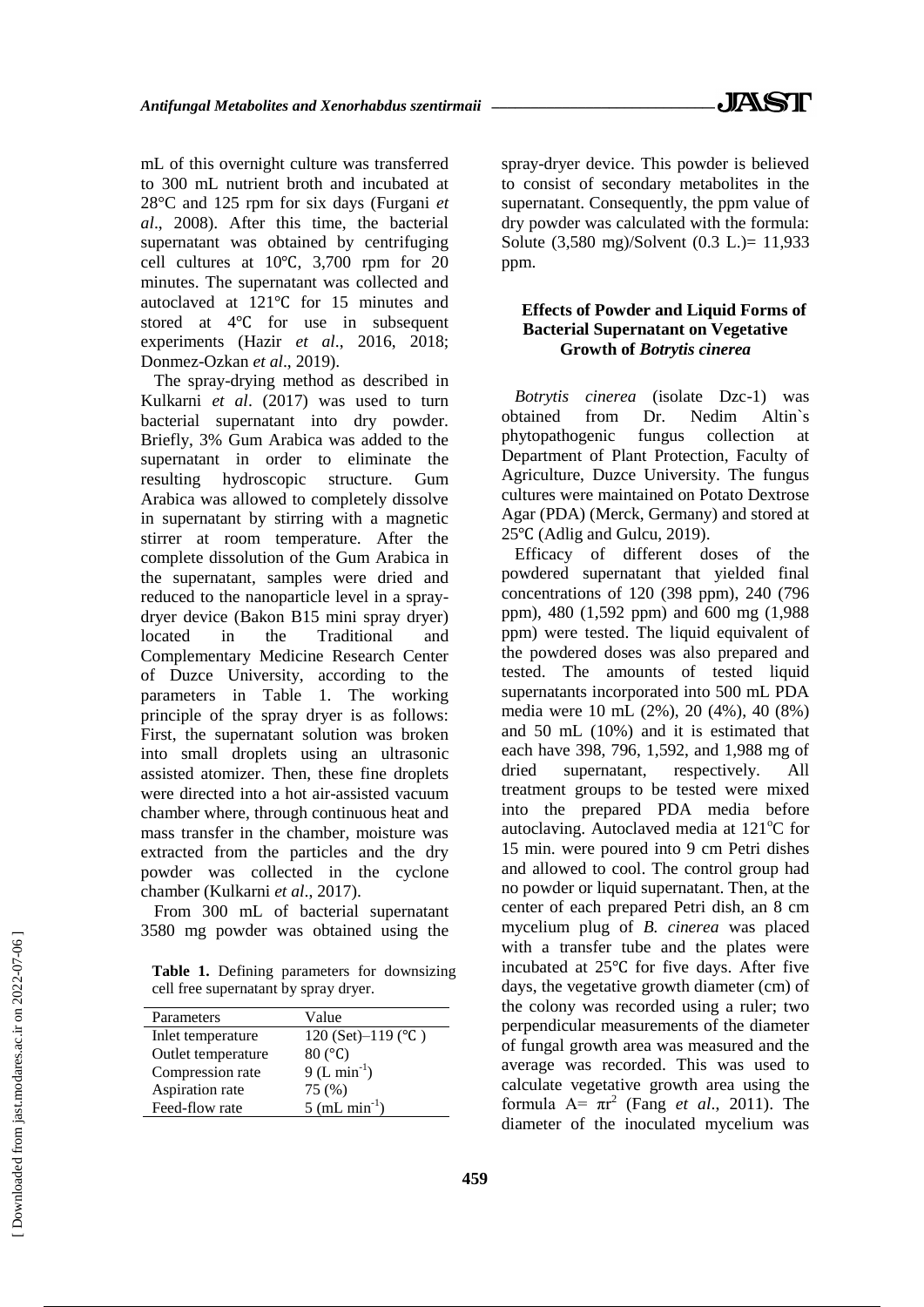

**Figure 1**. Comparison of antifungal effect of liquid and powder forms of *Xenorhabdus szentirmaii* supernatant against *Botrytis cinerea*.

not included in the calculations. Each treatment had 12 replicates and the experiments were conducted twice.

#### **Statistics**

Area of vegetative growth was analyzed using one-way ANOVA (SPSS 22.0). Data from repeated trials were pooled and trial was considered as a block effect. If a significant treatment effect was detected in the ANOVA ( $\alpha$ = 0.05), a means separation was performed using Tukey's HSD. Nontransformed means of vegetative growth are presented in the results.

#### **RESULTS AND DISCUSSION**

### **Effects of Powder and Liquid Forms of Bacterial Supernatant on Vegetative Growth of** *Botrytis cinerea*

According to the results, the liquid form of *X. szentirmaii* supernatant added to the agar media showed better suppressive effects on the vegetative growth of *B. cinerea* compared to the powdered form (Figure 1). Comparison of 398 ppm powder form with 2% liquid showed that the cell-free liquid form of bacterial supernatant exhibited significantly more antifungal activity than powder form (F=

28.28; t= 13.70; P< 0.0001). Mean growth of *B. cinerea* on PDA media amended with powder and liquid form were  $54$  and  $32 \text{ cm}^2$ , respectively (Figure 2). The mean vegetative growth area of fungal pathogen at 4% liquid form was  $9.9 \text{ cm}^2$ , whereas, the mean growth area was  $52 \text{ cm}^2$  when 796 ppm powder form was incorporated into PDA. Statistically significant difference was observed between liquid and powder forms ( $F = 5.67$ ; t= 55.01; P< 0.05) (Figure 2). Although the liquid form of supernatant showed numerically better inhibition on fungal growth when compared with the powder form, no significant difference was observed between 1592 ppm  $(19.8 \text{ cm}^2)$  vs 8%  $(8.8 \text{ cm}^2)$  (F= 0.898; t= 17.11; P > 0.05), and 1988 ppm  $(15 \text{ cm}^2)$  vs 10% (7.4 cm<sup>2</sup>) (F= 10.52; t= 5.58; P> 0.05) treatments (Figure 2). Mean vegetative growth area in the control group was  $55 \text{ cm}^2$ .

This is the first study to compare the effects of powder and liquid forms of *Xenorhabdus szentirmaii* supernatant against a fungal pathogen. The data indicated that the antifungal activity of the liquid form of *X. szentirmaii* supernatant was stronger than the powdered form in *in vitro* assays. Like the current study, Kulkarni *et al*. (2017) used the same method on *Photorhabdus* bacteria, a close relative of *Xenorhabdus* spp. and noted that the use of powdered matter from supernatants significantly increased biological activity of the supernatant against mites and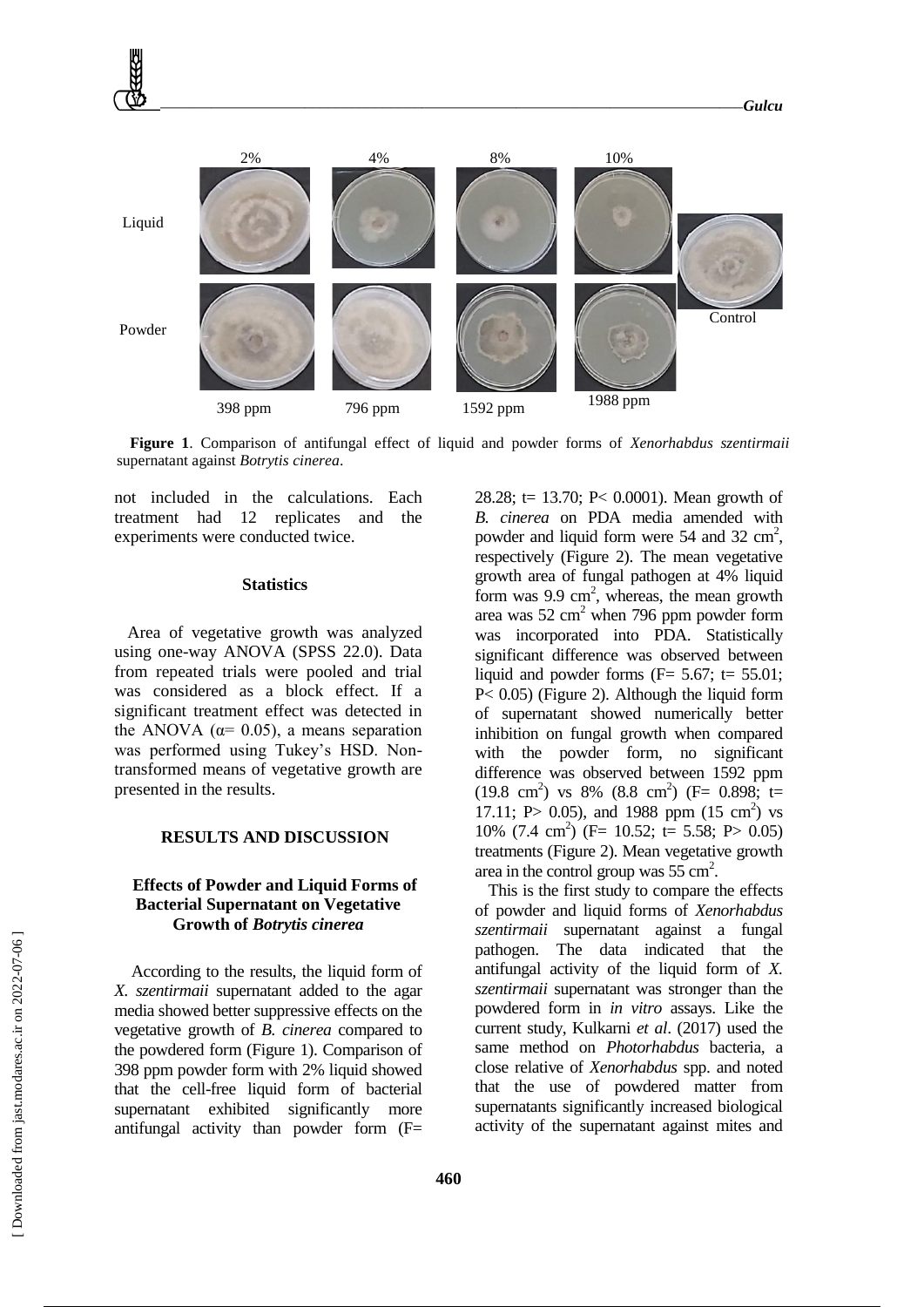

Figure 2. Colony area (cm<sup>2</sup>) of *Botrytis cinerea* on potato dextrose agar media amended with powder and liquid form of *Xenorhabdus szentirmaii* supernatant suspensions. Different letters above bars indicate statistical significance (independent t-test,  $\alpha$  = 0.05). Black bars indicate Powder form (P) and White bars indicate Liquid form (L) of *Xenorhabdus szentirmaii* supernatant. P1: 398, P2: 796, P3: 1592, P4: 1988 ppm; L1: 2, L2: 4, L3: 8, L4: 10%.

aphids compared to liquid supernatant obtained from growth cultures. They applied different concentrations (ranging from 0.0001 to 105 ppm) of the powdered form obtained from CFS on an inert surface such as borosilicate glass petri dish, then, transferred mites and aphids to petri dish. From the results of their experiments, Kulkarni *et al*. (2017) posited that the increase in bioactivity was due to the ease of penetration of the powder compared to secondary metabolites in the supernatant. The general approach to date has been to test the effects of secondary metabolites against different organisms using centrifuged and filtered supernatant or growth cultures of *Photorhabdus* and *Xenorhabdus* spp. (Boszormenyi *et al*. 2009; Fang *et al*., 2011, 2014; San Blas *et al*. 2012; Hazir *et al*., 2016; Adlig and Gulcu, 2019). For instance, Adlig and Gulcu (2019) examined the effects of different concentrations (2%, 5%, 7%, and 10%) of supernatants of *Xenorhabdus* bacteria on the vegetative growth area of *B. cinerea*. They observed that 10% bacterial supernatant had the highest antifungal activity. Fang *et al*. (2011) reported that the supernatant of *X. bovienii* inhibited the vegetative growth of *B. cinerea* and *Phytophthora capsici* by more than 98%. In another study, they observed that *X. nematophila* suppressed more than 90% of the vegetative growth of *B. cinerea* and *P. capsica* (Fang *et al*., 2014). Our study showed that the *X. szentirmaii* exerted a strong antifungal effect on *B. cinerea*. This antifungal effect increased with the applied concentration (2, 4, 8, and 10%) tested, and the highest antifungal activity was at 10%. After examining the antifungal effects of *X. bovienii, X. nematophila, X. cabanillasii, X. szentirmaii, P. temperata, P. luminescens* (VS) and *P. luminescens* (K22) against different phytopathogens, Hazir *et al*. (2016) stated that, in general, supernatants of *Xenorhabdus* bacteria were more efficacious against fungal phytopathogens than supernatants *Photorhabdus* bacteria. In addition, Hazir *et al*. (2016) included an antifungal compound, Trans-Cinnamic Acid (TCA), which was identified in supernatants of *Photorhabdus* bacteria (Bock *et al*. 2014). Hazir *et al*. (2016) observed that the powdered form of TCA is highly efficacious against plant fungal phytopathogens. This shows that pure and powdered forms have a higher bioactivity at lower doses compared with bacterial supernatants, which has different secondary metabolites. Data obtained in our study, on the contrary, indicated that the antifungal activity of the powdered *Xenorhabdus* supernatant was weaker than the liquid form. Chacón-Orozco *et al*. (2020) recently assessed the antifungal effects of Cell-Free Supernatants (CFS) of 16 strains of *Xenorhabdus* and *Photorhabdus* bacteria on mycelium growth of *Sclerotinia*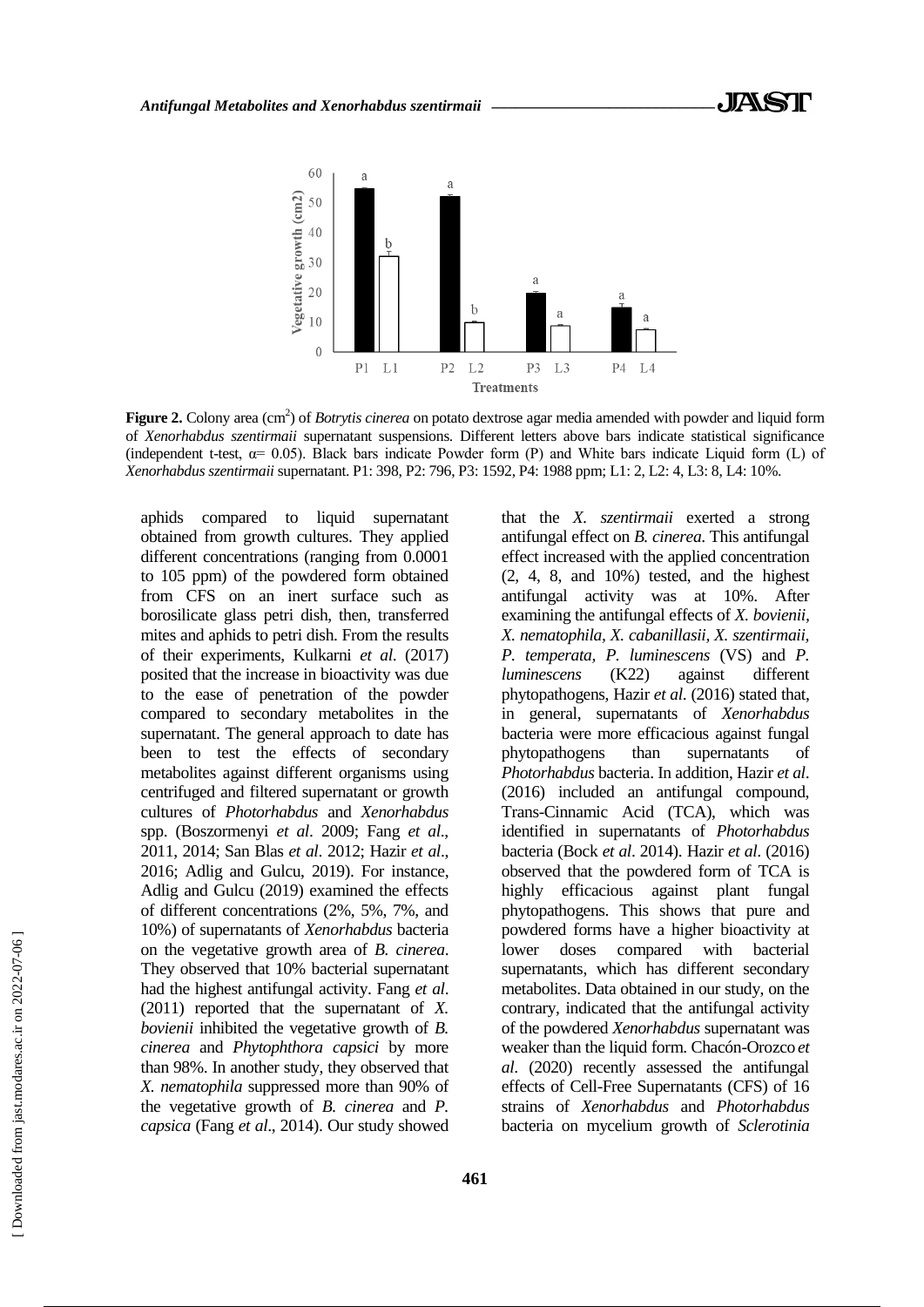*sclerotiorum.* Amongst the strains assayed*, X. szentrimaii* had the highest fungicidal effect, so, they further asssessed the effects of Volatile Organic Compounds (VOCs) of this bacteria on the fungus mycelium and sclerotium inhibition. They reported that *X. szentrimaii* generates an unidentified VOC that inhibits *S. sclerotiorum* growth or its consequent production of sclerotia. We point that during the pulverisation process, the antifungal compounds or volatiles in CFS were either degraded or lost their antifungal activities as the supernatants were subjected to high processing temperatures and pressure for 180 minutes cycling period. Also, it has been determined that the operating conditions such as inlet air temperature, outlet air temperature and atomization pressure of the spray dryer are important factors in the pulverisation process that can affect the chemical, structural, functional and physical properties of nanopowders (Koca, *et al*., 2015; Correa-Filho *et al*., 2019; Sun *et al*., 2019). It is also possible that the powdered form of the supernatant did not dissolve well in PDA, so, the antifungal compound had limited contact with the tested fungal pathogen. Upcoming studies should consider alternative methods such as freeze drying, or optimize operating conditions used in the spray drying process to obtain powdered forms of supernatants of *Photorhabdus* and *Xenorhabdus* bacteria.

#### **CONCLUSIONS**

As conclusion, the liquid form of *X. szentirmaii* supernatant showed better suppressive effects on the vegetative growth of *B. cinerea* compared to the powdered form. This is the first study to compare the effects of powder and liquid forms of *X.* szentirmaii. Moreover, future studies should extract and purify the bioactive compound/s present in the supernatants of these bacteria and to test their efficacy in ppm doses as powdered forms of these compounds have longer shelf-life and can be easily formulated compared to liquid supernatants.

#### **AKNOWLEDGEMENTS**

I thank to Dr. Selcuk Hazir, Dr. David Shapiro-Ilan, Dr. Salih Tunc Kaya and Mustapha Touray for their valuable assistance and editing the manuscript. I am also grateful to Traditional and Complementary Medicine Research Center, Duzce University for providing spray dryer.

#### **REFERENCES**

- 1. Adlig, N. and Gulcu, B. 2019. Trans-Cinnamik Asit ve *Xenorhabdus szentirmaii* Metabolitlerinin Bitki Patojeni Fungus *Botrytis cinerea* Mücadelesinde Kullanımı. *Düzce Üniversitesi Bilim ve Teknoloji Dergisi*, **7:** 2000-2008.
- 2. Akhurst, R. J. 1980. Morphological and Functional Dimorphism in *Xenorhabdus* spp., Bacteria Symbiotically Associated with the Insect Pathogenic Nematodes *Neoaplectana* and *Heterorhabditis*. *J. Gen. Microbiol.*, **121:** 303–309.
- 3. Arif, T., Bhosale, J. D., Kumar, N., Mandal, T. K., Bendre, R. S., Lavekar, G. S. and Dabur, R. 2009. Natural Products: Antifungal Agents Derived from Plants. *J. Asian Nat. Prod. Res*., **11(7):** 621 -638.
- 4. Bock, C. H., Shapiro-Ilan, D. I., Wedge, D. and Cantrell, C. H. 2014. Identification of the Antifungal Compound, Transcinnamic Acid, Produced by *Photorhabdus luminescens*, a Potential Biopesticide. *J. Pest Sci*., **87:** 155– 162.
- 5. Bode, H. B. 2009. Entomopathogenic Bacteria as a Source of Secondary Metabolites, *Curr. Opin. Chem. Biol.*, **13:** 1–7.
- 6. Boemare, N. E. and Akhurst, R. J. 2006. The Genera *Photorhabdus* and *Xenorhabdus*. In: "*The Prokaryotes*", (Eds.): Dworkin, M., Falkow, S., Rosenberg, E., Schleifer, K. H. And Stackebrandt, E. Springer Science+Business Media Inc., New York, PP. 451–494.
- 7. Boszormenyi, E., Ersek, T., Fodor, A., Fodor, A. M., Foldes, L. S., Hevesi, M., Hogan, J. S., Katona, Z., Klein, M. G., Kormany, A., Pekar, S., Szentirmai, A., Sztaricskai, F. and Taylor, R. A. J. 2009. Isolation and Activity of *Xenorhabdus* Antimicrobial Compounds against the Plant Pathogens *Erwinia*

 [\[ Downloaded from jast.modares.ac.ir on 2](https://jast.modares.ac.ir/article-23-46455-en.html)022-07-06 ] Downloaded from jast.modares.ac.ir on 2022-07-06]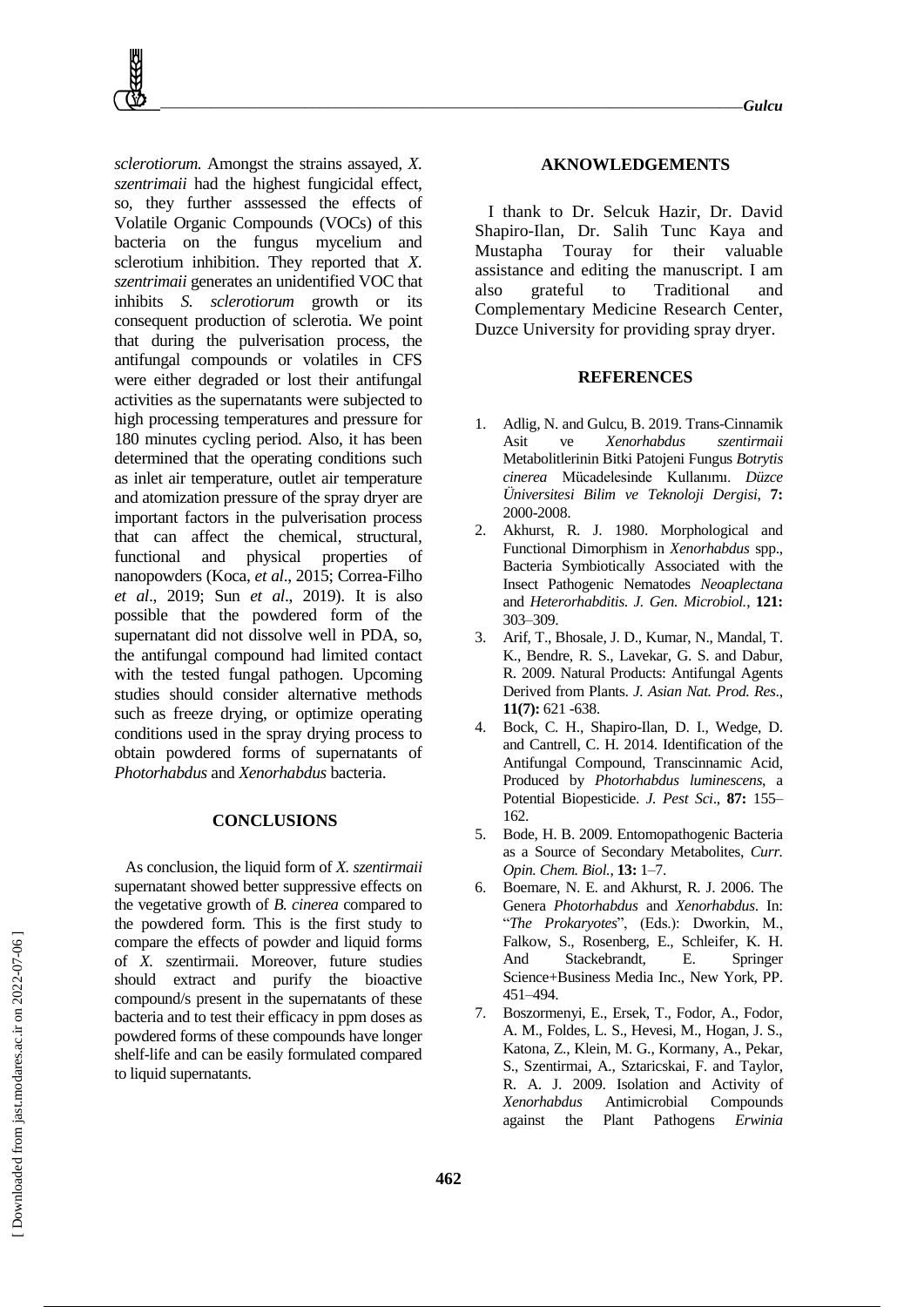*amylovora* and *Phytophthora nicotianae*. *J. App. Microbiol*., **107:** 764–759.

- 8. Chacón-Orozco, J. G., Bueno, C. Jr., Shapiro-Ilan, D. I., Hazir, S., Leite, L. G. and Harakava, R. 2020. Antifungal Activity of *Xenorhabdus* spp. and *Photorhabdus* spp. Metabolites and Volatiles on the Soilborne Plant Pathogenic *Sclerotinia sclerotiorum. Sci. Rep.*, **10:** 20649.
- 9. Coleman, J. J., Ghosh, S., Okoli, I. and Mylonakis, E. 2011 Antifungal Activity of Microbial Secondary Metabolites. *PLoS ONE,* **6(9):** e25321.
- 10. Correa-Filho, L. C., Lourenco, M. M., Moldao-Martins, M. and Alves, V. D. 2019. Microencapsulation of Beta-Carotene by Spray Drying: Effect of Wall Material Concentration and Drying Inlet Temperature. *Int. J. Food Sci*., **2019:** 1-12.
- 11. Donmez, O. H., Cimen, H., Ulug, D., Wenski, S., Yigit, O. S., Telli, M., Aydin, N., Bode, H. B. and Hazir, S. 2019. Nematode-Associated Bacteria: Production of Antimicrobial Agent as a Presumptive Nominee for Curing Endodontic Infections Caused by *Enterococcus faecalis*. *Front. Microbiol*., **10:** 2672.
- 12. Dreyer, J., Malan, A. P. and Dicks, L. M. T. 2018. Bacteria of the Genus *Xenorhabdus*, a Novel Source of Bioactive Compounds. *Front. Microbiol*., **9:** 3177.
- 13. Fang, X. L., Li, Z. Z., Wang, Y. H. and Zhang, X. 2011. *In Vitro* and *in Vivo* antimicrobial activity of *Xenorhabdus bovienii* YL002 against *Phytophthora capsici* and *Botrytis cinerea*. *J. App. Microbiol*., **111(1):** 145–154.
- 14. Fang, X., Zhang, M., Tang, Q., Wang, Y. and Zhang, X. 2014. Inhibitory Effect of *Xenorhabdus nematophila* TB on Plant Pathogens *Phytophthora capsici* and *Botrytis cinerea in Vitro* and *in Planta*. *Sci. Rep*., **4**: 1– 7.
- 15. Furgani, G., Böszörményi, E., Fodor, A., Fodor, A. M., Forst, S., Hogan, J., Katona, Z., Klein. M. G., Stackebrandt, E., Szentirmai, A., Sztaricskai, F., and Wolf, S. 2008. Xenorhabdusantibiotics: a Comparative Analysis and Potential Utility for Controlling Mastitis Caused by Bacteria. *J. Appl. Microbiol.*,**104**: 745-758.
- 16. Griffin, C. T., Boemare, N. E. and Lewis, E. E. 2005. *Biology and Behavior, Nematodes as Biocontrol Agents.* CABI Publishing, Wallingford, UK, PP. 47–64.
- 17. Haggag, W. M. and Mohamed, H. A. A. 2007. Biotechnological Aspects of Microorganisms Used in Plant Biological Control. *Am-Eur. J. Sust. Agric.*, **1(1):** 7-12.
- 18. Hazir, S., Shapiro-Ilan, D. I., Bock, C. H., Hazır, C., Leite, L. G., and Hotchkiss, M.W. 2016. Relative Potency of Culture Supernatants of *Xenorhabdus* and *Photorhabdus* spp. on Growth of Some Fungal Phytopathogens. *Eur. J. Plant Pathol*., **146:** 369–381.
- 19. Hazir, S., Shapiro-Ilan, D. I., Bock, C., Leite, L. 2018. Thermo-Stability, Dose Effects and Shelf-Life of Antifungal Metabolite-Containing Supernatants Produced by *Xenorhabdus szentirmaii*. *Eur. J. Plant Pathol*., **150:** 297-306.
- 20. Keller, N. P., Turner, G. and Bennett, J. W. 2005. Fungal Secondary Metabolism: From Biochemistry to Genomics. *Nat. Rev. Microbiol*., **3:** 937-47.
- 21. Koca, N., Erbay, Z. And Kaymak-Ertekin, F. 2015. Effects of Spray-Drying Conditions on the Chemical, Physical, and Sensory Properties of Cheese Powder. *J. Dairy Sci*., **98(5):** 2934– 2943.
- 22. Kulkarni, R. A., Prabhuraj, A., Ashoka, J., Hanchinal, S. G. and Hiregoudar, S. 2017. Generation and Evaluation of Nanoparticles of Supernatant of *Photorhabdus luminescens* (Thomas and Poinar) against Mite and Aphid Pests of Cotton for Enhanced Efficacy. *Curr. Sci*., **112(11):** 2312-2316.
- 23. Lacey, L. A. and Georgis, R. 2012. Entomopathogenic Nematodes for Control of Insect Pests above and below Ground with Comments on Commercial Production. *J. Nematol*., **44:** 218–225.
- 24. Rupp, S., Weber, R. W. S., Rieger, D., Detzel, P. and Hahn, M. 2017. Spread of *Botrytis cinerea* Strains with Multiple Fungicide Resistance in German Horticulture. *Front. Microbiol*., **7:** 2075.
- 25. San-Blas, E., Carrillo, Z., and Parra, Y. 2012. Effect of Xenorhabdusand Photorhabdusbacteria and Their Exudates on Moniliophthora Roreri. *Arch. Phytopathol. Pflanzenschutz.*, **45**:1950–1967.
- 26. SPSS. 2013. *SPSS Statistics for Windows Version 22.0.* IBM Corporation, Armonk (NY).
- 27. Sosnik, A., and Seremeta, K. P. 2015. Advantages and Challenges of the Spray-Drying Technology for the Production of Pure Drug Particles and Drug-Loaded Polymeric